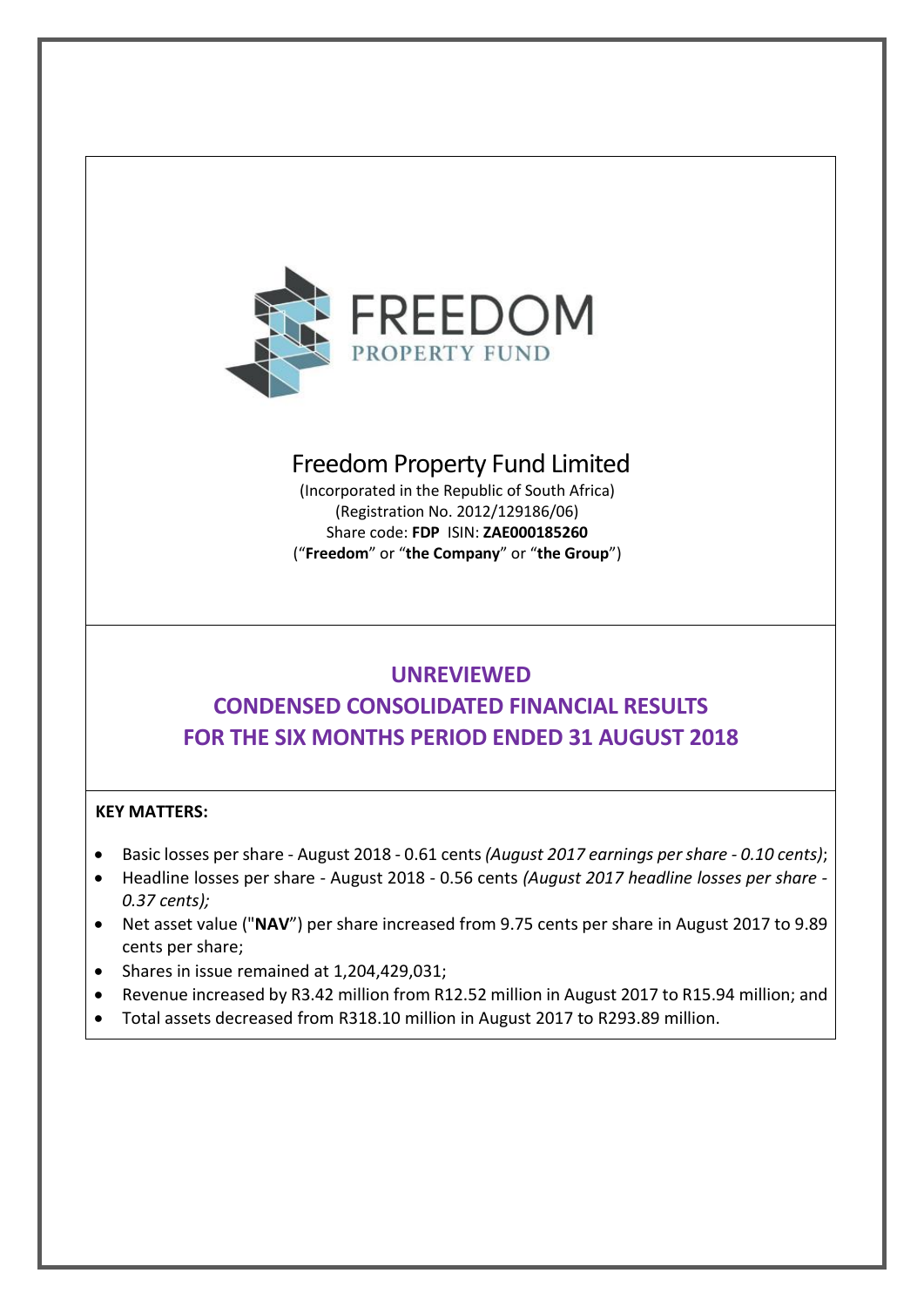

# **INTRODUCTION**

The board of directors of Freedom ("**the Board**") presentsthe unreviewed condensed consolidated interim results of the Company and its wholly-owned subsidiaries for the six month period ended 31 August 2018 (the "**Interim Period**").

## 1) FINANCIAL RESULTS

## **1.1. Revenues**

The following table provides a comparison of actual revenues generated by Freedom during the Interim Period, the corresponding period in the previous financial and the financial year ended 28 February 2018.

|         | <b>Unreviewed</b>     | Reviewed       | Audited          |  |  |
|---------|-----------------------|----------------|------------------|--|--|
|         |                       | 6 months ended | Year ended       |  |  |
|         | <b>Interim Period</b> | 31 August 2017 | 28 February 2018 |  |  |
|         | <b>R'000</b>          | R'000          | R'000            |  |  |
| Revenue | 15 942                | 12 519         | 26 377           |  |  |

# **1.2. Headline / (Loss) Earnings**

For the Interim Period, Freedom reported a headline and diluted loss of R5.65 million compared to a headline and diluted loss of R4.66 million for the corresponding period in the previous financial year.

# **1.3. NAV**

The NAV as at 31 August 2018 was 9.89 cents per share, an increase of 1.39% on the value as at 31 August 2017 of 9.75 cents per share.

In terms of Freedom's valuation policy, all properties were revalued on 28 February 2018 externally.

#### 2) OPERATIONS

In terms of the operations of the Company, the following, as previously indicated by the new board and management remains effective:

- 1.4. no further acquisitions have been made;
- 1.5. there have been no further property developments;
- 1.6. continued reduction of costs and levels of gearing;
- 1.7. continued sale of non-core assets; and
- 1.8. share buy-backs and subsequent cancelation of those shares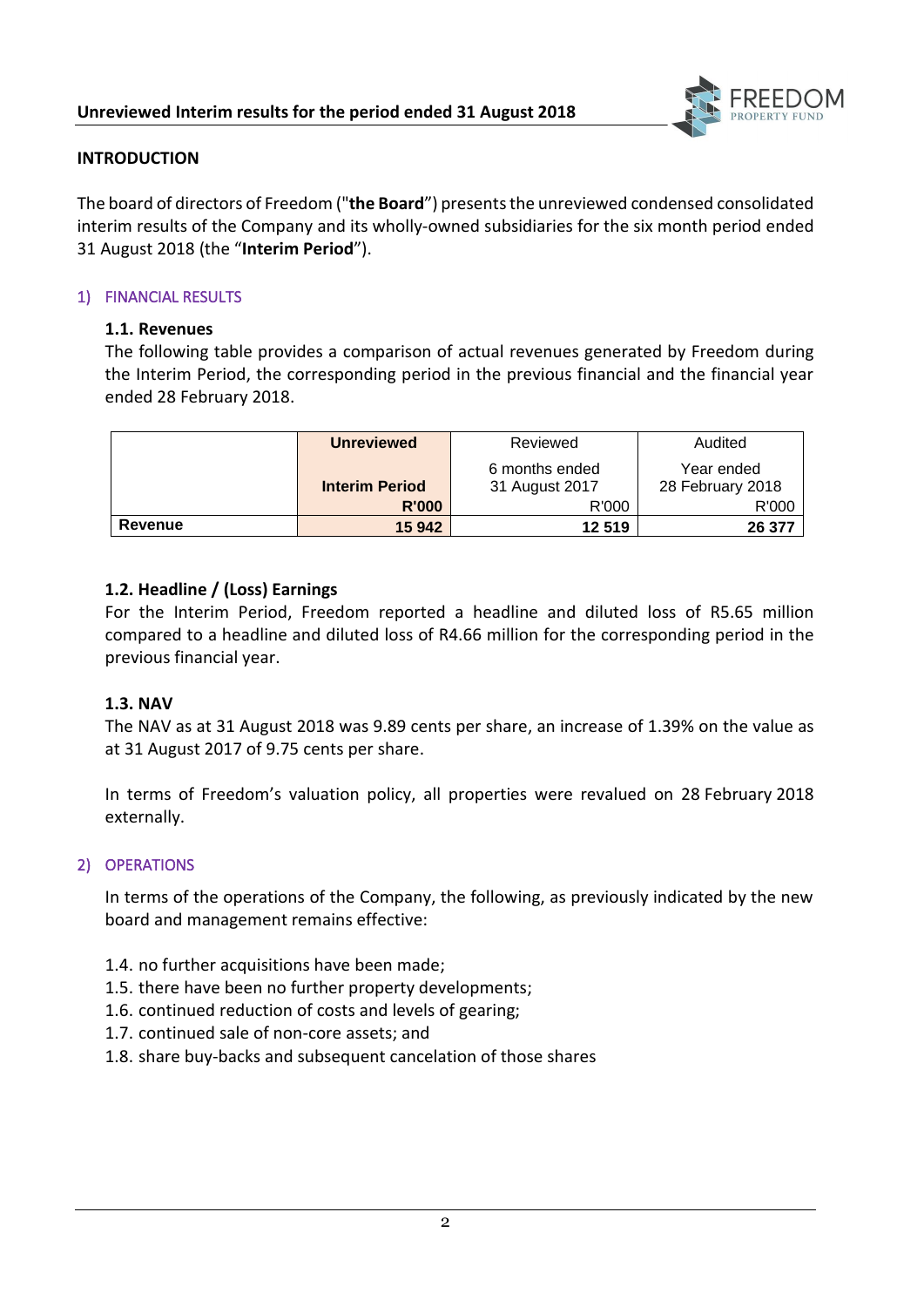

# 3) BORROWINGS

The Group renegotiated its facilities with Nedbank to ensure the best possible terms and the optimal utilisation of the facilities within the Group. The 5 mortgage bonds previously held were converted into a single mortgage bond and includes a six month interest only period and a 5-year repayment term. No balloon payments have been negotiated.

A 3-month payment holiday was given to the Group by Nedbank due to the impact of the coronavirus pandemic (the "**COVID-19 Pandemic**").

The Nedbank facilities are secured by first mortgage bonds over the developed Steelpoort Industrial properties and a surety provided by Freedom.

## 4) CORPORATE GOVERNANCE

The Board is fully committed to the principles of the Code of Corporate Practices and Conduct as set out in King IV.

## 5) HEALTH & SAFETY

Across all aspects of operations, Freedom strives to adhere to the standards of best practice and upholds health and safety as one of our highest values. This includes the health and safety policies and procedures to ensure and maintain the welfare of all employees and development contractors.

#### 6) BASIS OF PREPARATION

The unreviewed condensed consolidated interim results have been prepared in accordance with the framework concepts and the measurement and recognition requirements of International Financial Reporting Standards ("**IFRS**") and the SAICA Financial Reporting Guides as issued by the Accounting Practices Committee and Financial Pronouncements as issued by the Financial Reporting Standards Council and contain the information required by IAS 34: *Interim Financial Reporting*, the JSE Listings Requirements and the requirements of the Companies Act, 71 of 2008 of South Africa ("**the Act**").

These unreviewed condensed results were prepared under the supervision of the interim Chief Financial Officer of Freedom, Jonathan George CA (SA).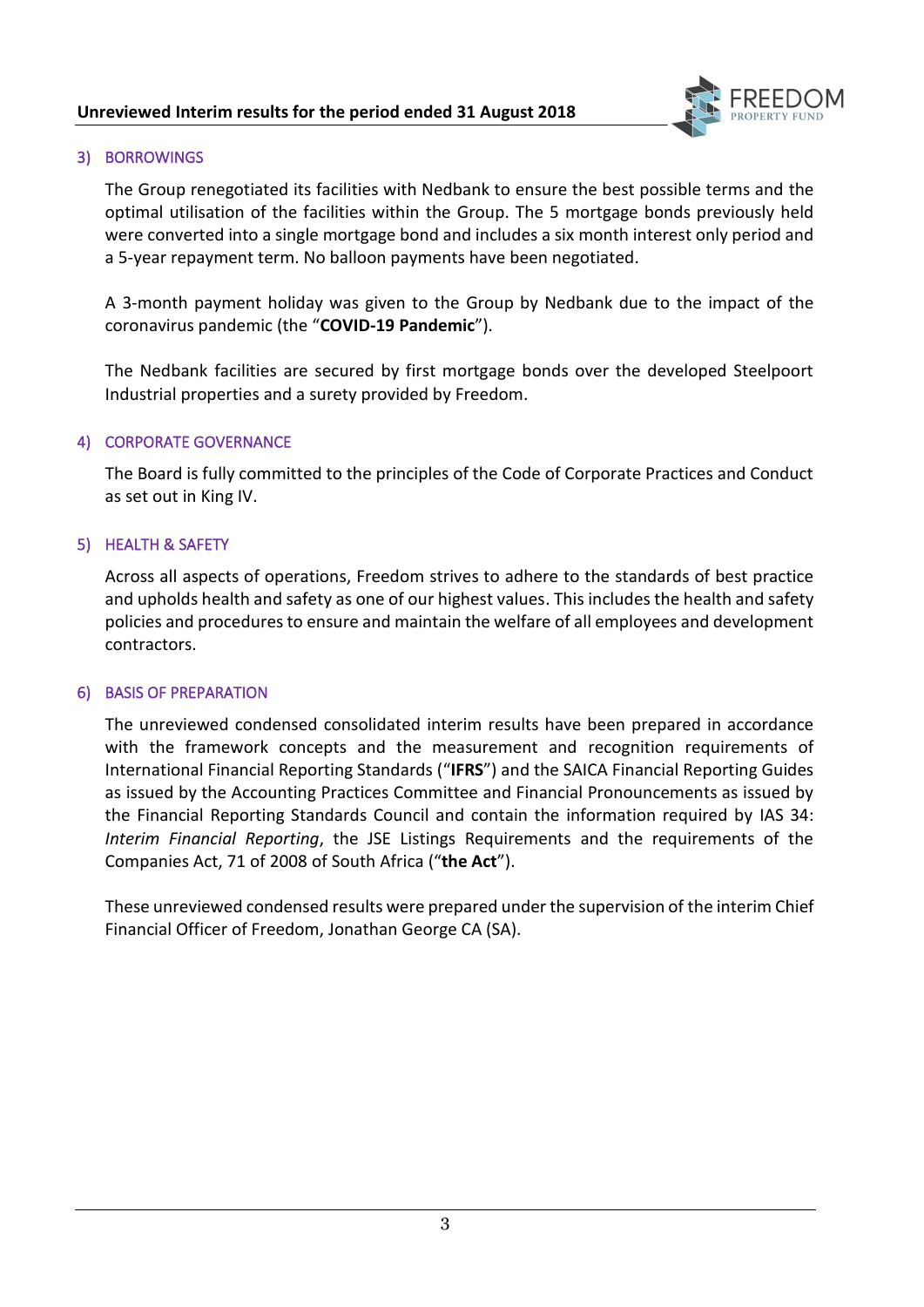

# **ACCOUNTING POLICIES**

The accounting policies applied in the preparation of these results are consistent with those applied in the preparation of the financial statements for the year ended 28 February 2018 except for the adoption of improved, revised or new standards and interpretations. The aggregate effect of these changes in respect of the period ended 31 August 2018 are Rnil.

# 7) FINANCIAL STATEMENTS

| <b>CONDENSED CONSOLIDATED STATEMENT OF FINANCIAL POSITION</b> |                                                        |                                        |                                         |  |  |  |  |  |
|---------------------------------------------------------------|--------------------------------------------------------|----------------------------------------|-----------------------------------------|--|--|--|--|--|
|                                                               | <b>Unreviewed</b><br>31 August<br>2018<br><b>R'000</b> | Reviewed<br>31 August<br>2017<br>R'000 | Audited<br>28 February<br>2018<br>R'000 |  |  |  |  |  |
| <b>ASSETS</b>                                                 |                                                        |                                        |                                         |  |  |  |  |  |
| <b>Non-current assets</b>                                     | 276 762                                                | 217 367                                | 275 691                                 |  |  |  |  |  |
| Investment properties at fair value                           | 269 147                                                | 210 014                                | 268 187                                 |  |  |  |  |  |
| Operating lease asset                                         | 5 4 5 7                                                | 5 5 6 5                                | 5 2 1 7                                 |  |  |  |  |  |
| Investment properties                                         | 274 604                                                | 215 579                                | 273 404                                 |  |  |  |  |  |
| Plant and equipment                                           | 2 1 2 9                                                | 1784                                   | 2 2 8 7                                 |  |  |  |  |  |
| Intangible assets                                             |                                                        | 4                                      |                                         |  |  |  |  |  |
| Loans to group companies                                      | 29                                                     |                                        |                                         |  |  |  |  |  |
| <b>Current assets</b>                                         | 10 289                                                 | 39 790                                 | 29762                                   |  |  |  |  |  |
| Inventories                                                   | 191                                                    | 5921                                   | 3 1 9 7                                 |  |  |  |  |  |
| Other financial assets                                        | 214                                                    | 1 6 6 4                                | 203                                     |  |  |  |  |  |
| Trade and other receivables                                   | 6 0 0 3                                                | 30 084                                 | 15 347                                  |  |  |  |  |  |
| Operating lease asset                                         |                                                        | 936                                    | 1 200                                   |  |  |  |  |  |
| Current tax receivable                                        | 439                                                    | 468                                    | 468                                     |  |  |  |  |  |
| Cash and cash equivalents                                     | 3 4 4 2                                                | 717                                    | 9 3 4 7                                 |  |  |  |  |  |
|                                                               |                                                        |                                        |                                         |  |  |  |  |  |
| Non-current assets classified as held for                     |                                                        |                                        |                                         |  |  |  |  |  |
| sale                                                          | 6840                                                   | 60 940                                 | 7 4 3 0                                 |  |  |  |  |  |
| <b>Total assets</b>                                           | 293 891                                                | 318 097                                | 312 883                                 |  |  |  |  |  |
| <b>EQUITY AND LIABILITIES</b><br><b>EQUITY</b>                |                                                        |                                        |                                         |  |  |  |  |  |
| Stated capital                                                | 446701                                                 | 446701                                 | 446 701                                 |  |  |  |  |  |
| Treasury shares                                               | (23914)                                                | (18019)                                | (18318)                                 |  |  |  |  |  |
| <b>Accumulated loss</b>                                       | (323693)                                               | (311 456)                              | (317542)                                |  |  |  |  |  |
| <b>Total equity</b>                                           | 99 094                                                 | 117 226                                | 110841                                  |  |  |  |  |  |
| <b>LIABILITIES</b>                                            |                                                        |                                        |                                         |  |  |  |  |  |
| <b>Non-current liabilities</b>                                | 147 524                                                | 145 720                                | 141 333                                 |  |  |  |  |  |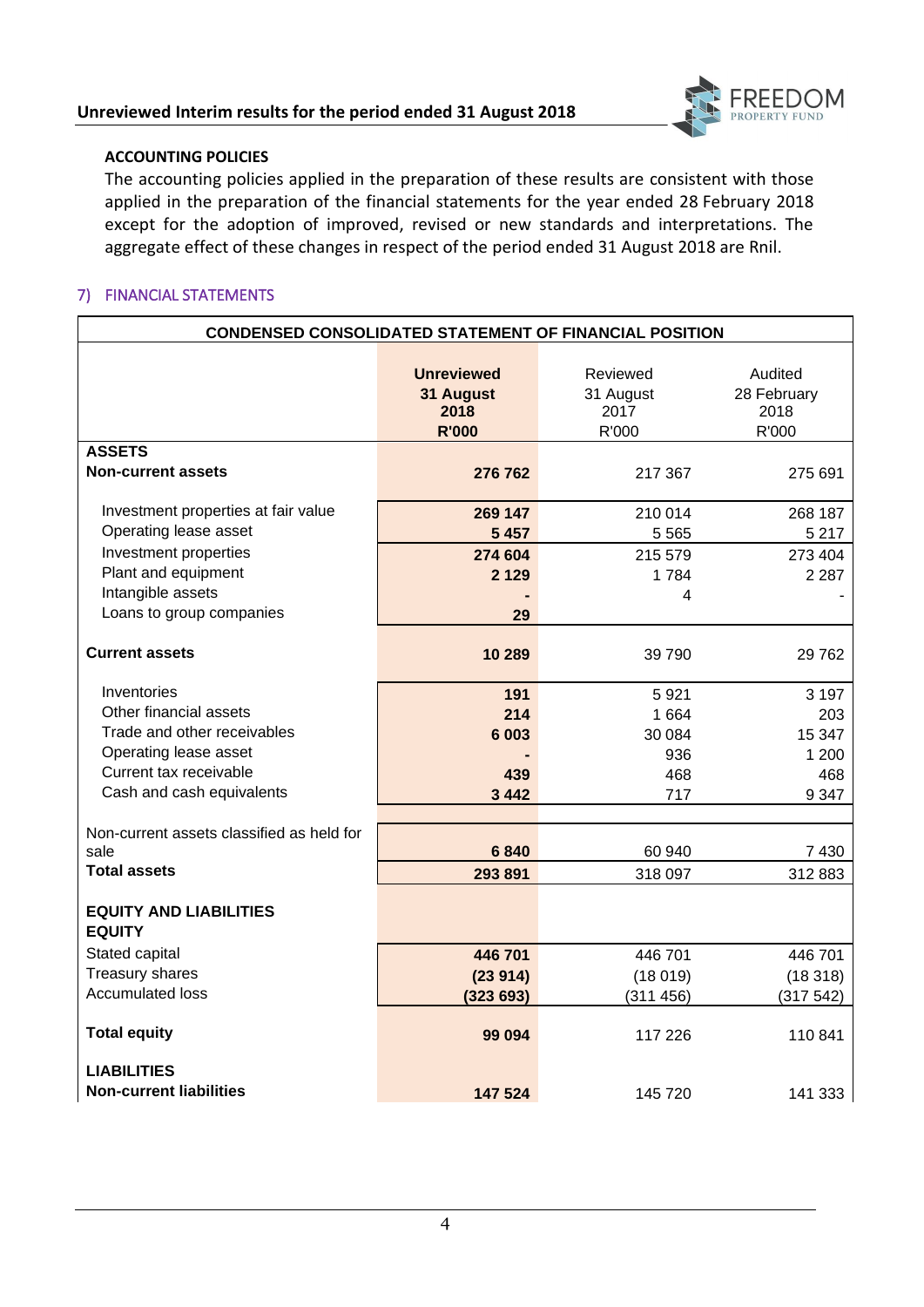

| Loans from shareholders             | 43 746  | 43 339  | 43 550  |
|-------------------------------------|---------|---------|---------|
| Other financial liabilities         | 67 427  | 67427   | 61 4 64 |
| Deferred tax                        | 36 281  | 34 954  | 36 319  |
| Provisions                          | 70      |         |         |
|                                     |         |         |         |
| <b>Current liabilities</b>          | 47 274  | 55 151  | 60709   |
| Other financial liabilities         | 3 4 2 0 | 13 379  | 14714   |
| Loans from shareholders             |         | 1 300   | 1 300   |
| Current tax payable                 | 15784   | 13 687  | 15 0 26 |
| Trade and other payables            | 28 070  | 25 909  | 29 188  |
| Provisions                          |         | 878     | 481     |
|                                     |         |         |         |
| <b>Total liabilities</b>            | 194 798 | 200 871 | 202 042 |
| <b>Total equity and liabilities</b> | 293 892 | 318 097 | 312883  |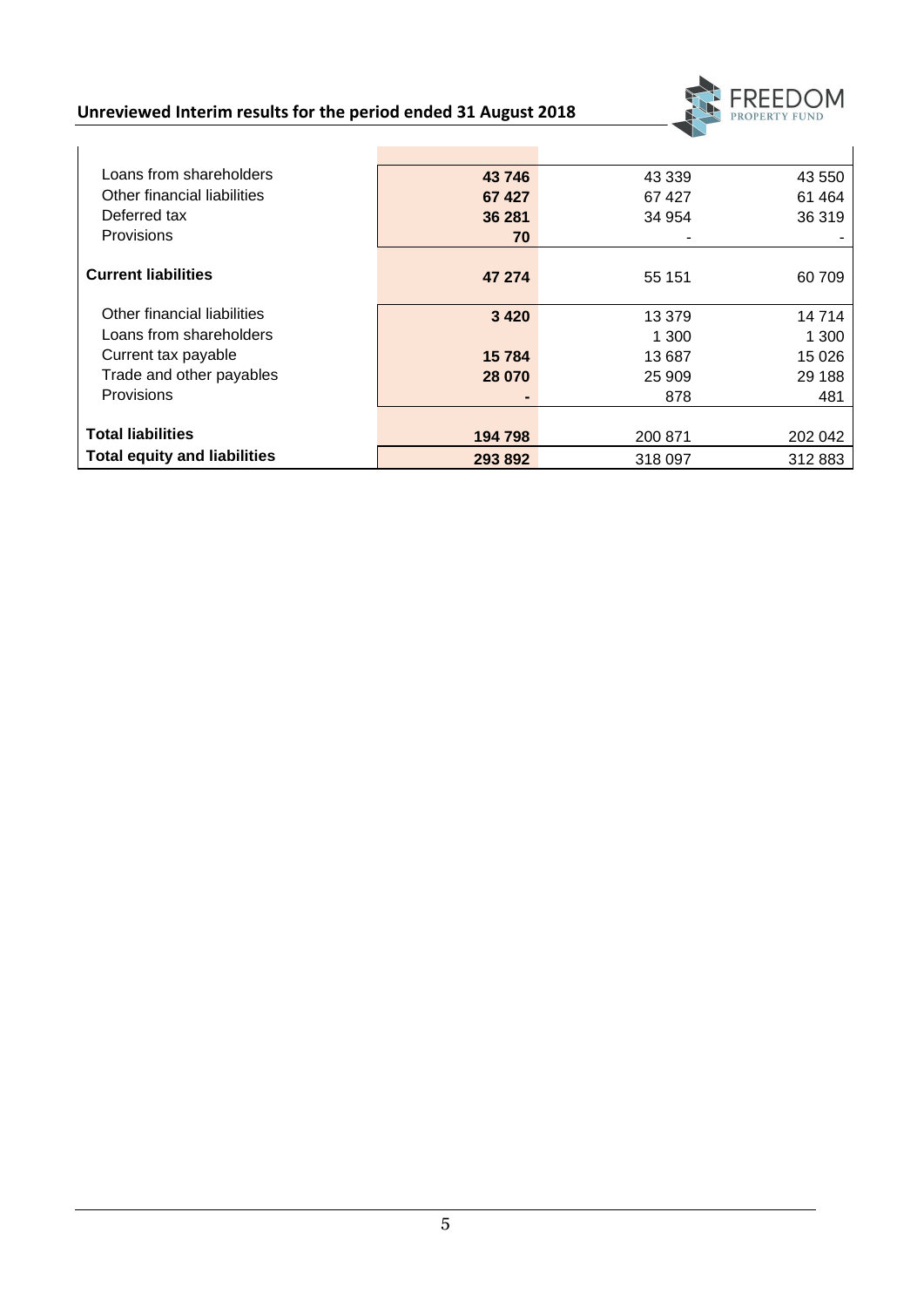

| <b>CONDENSED CONSOLIDATED STATEMENT OF COMPREHENSIVE INCOME</b>                                                                                                                                                                                                                                                                          |                                                     |                                              |                                                                |  |  |  |  |  |
|------------------------------------------------------------------------------------------------------------------------------------------------------------------------------------------------------------------------------------------------------------------------------------------------------------------------------------------|-----------------------------------------------------|----------------------------------------------|----------------------------------------------------------------|--|--|--|--|--|
|                                                                                                                                                                                                                                                                                                                                          | <b>Unreviewed</b>                                   | Reviewed                                     | Audited                                                        |  |  |  |  |  |
|                                                                                                                                                                                                                                                                                                                                          | 6 months ended<br>31 August<br>2018<br><b>R'000</b> | 6 months ended<br>31 August<br>2017<br>R'000 | Year ended 28<br>February 2018<br>R'000                        |  |  |  |  |  |
| <b>Revenue</b>                                                                                                                                                                                                                                                                                                                           | 15 942                                              | 12519                                        | 26 377                                                         |  |  |  |  |  |
| <b>Cost of Sales</b>                                                                                                                                                                                                                                                                                                                     | (3006)                                              | (625)                                        | (3349)                                                         |  |  |  |  |  |
| <b>Gross profit</b><br>Other operating income<br>Other operating (losses) / profits<br>Commission paid<br>Movement in credit loss allowance                                                                                                                                                                                              | 12936<br>6821                                       | 11894<br>6310<br>(1 472)<br>(1 008)          | 23 0 28<br>11 936<br>(1301)<br>281                             |  |  |  |  |  |
| Other operating expenses                                                                                                                                                                                                                                                                                                                 | (18739)                                             | (16300)                                      | (38 302)                                                       |  |  |  |  |  |
| <b>Operating profit</b><br>Investment income<br>Finance costs<br>Profit / (losses) on sale of investment<br>properties<br>Fair value gains / (losses) on investment<br>properties<br>Fair value loss on non-current assets<br>held for sale<br>Fair value gain on non-current assets<br>held for sale<br>(Loss) / profit before taxation | 1 0 18<br>303<br>(5613)<br>(120)<br>(960)<br>(5372) | (576)<br>33<br>(6576)<br>10 327<br>3 2 0 8   | (4358)<br>191<br>(13556)<br>23 472<br>(7 370)<br>1445<br>(176) |  |  |  |  |  |
| Taxation                                                                                                                                                                                                                                                                                                                                 | (758)                                               | (2021)                                       | (4723)                                                         |  |  |  |  |  |
| Total comprehensive (loss) / income<br>for the period                                                                                                                                                                                                                                                                                    | (6130)                                              | 1 1 8 7                                      | (4899)                                                         |  |  |  |  |  |
| Number of shares ('000)<br>In issue (including treasury shares)<br>Weighted average (excluding treasury<br>shares)<br><b>Basic</b>                                                                                                                                                                                                       | 1 204 429<br>1 002 402                              | 1 204 429<br>1 204 429                       | 1 204 429<br>1 204 429                                         |  |  |  |  |  |
| <b>Diluted</b><br>Earnings per share (cents)<br><b>Basic</b><br><b>Diluted</b>                                                                                                                                                                                                                                                           | 1 002 402<br>(0,61)<br>(0,61)                       | 1 204 429<br>0,10<br>0, 10                   | 1 204 429<br>(0, 41)<br>(0, 41)                                |  |  |  |  |  |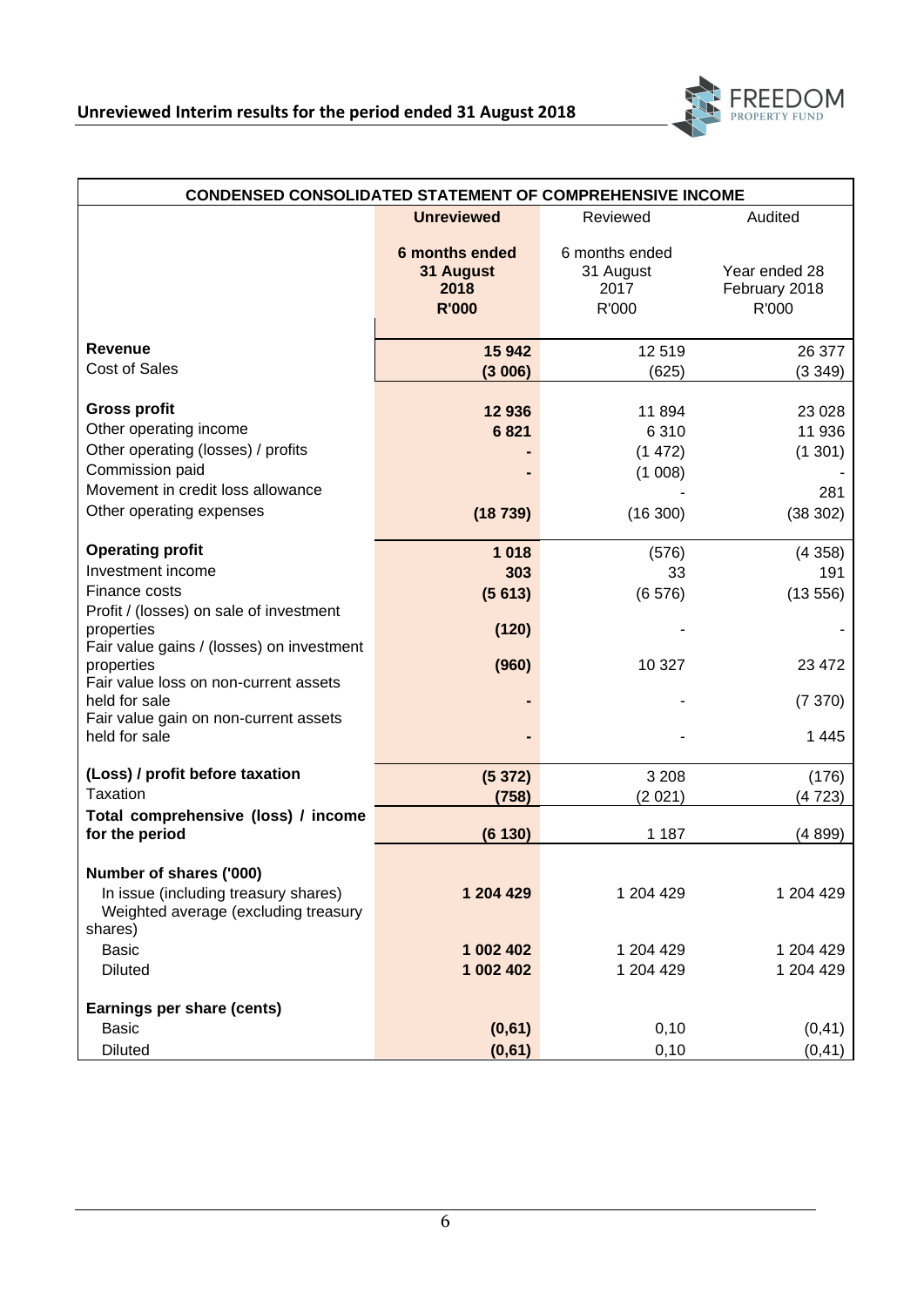

| <b>CONDENSED CONSOLIDATED STATEMENT OF CHANGES IN EQUITY</b>                        |               |                 |                        |                            |                                            |              |  |  |  |
|-------------------------------------------------------------------------------------|---------------|-----------------|------------------------|----------------------------|--------------------------------------------|--------------|--|--|--|
|                                                                                     | <b>Stated</b> | <b>Treasury</b> | <b>Total</b><br>stated | Share-<br>based<br>payment | <b>Retained</b><br>income/<br>(accumulated | <b>Total</b> |  |  |  |
|                                                                                     | capital       | shares          | capital                | reserve                    | loss)                                      | equity       |  |  |  |
|                                                                                     | <b>R'000</b>  | <b>R'000</b>    | <b>R'000</b>           | R'000                      | R'000                                      | <b>R'000</b> |  |  |  |
| <b>Balance at 29 February 2016</b><br>(Audited)<br>Total comprehensive loss for the | 443 237       | (6086)          | 437 151                | 3464                       | (324 738)                                  | 115 877      |  |  |  |
| period                                                                              |               |                 |                        |                            | 26 927                                     | 26 927       |  |  |  |
| Issue of shares                                                                     |               | (950)           | (950)                  |                            |                                            | (950)        |  |  |  |
| Transfer between shares                                                             | 3 4 6 4       |                 | 3464                   | (3464)                     |                                            |              |  |  |  |
| Balance at 31 August 2016<br>(Reviewed)                                             | 446 701       | (7036)          | 439 665                |                            | (297 811)                                  | 141 854      |  |  |  |
| Total comprehensive loss for the<br>period                                          |               |                 |                        |                            | (14832)                                    | (14832)      |  |  |  |
| Issue of shares                                                                     |               | (4766)          | (4766)                 |                            |                                            | (4766)       |  |  |  |
| <b>Balance at 28 February 2017</b>                                                  |               |                 |                        |                            |                                            |              |  |  |  |
| (Audited)                                                                           | 446 701       | (11802)         | 434 899                |                            | (312643)                                   | 122 256      |  |  |  |
| Total comprehensive loss for the<br>period                                          |               |                 |                        |                            | 1 187                                      | 1 1 8 7      |  |  |  |
| Issue of shares                                                                     |               | (6217)          | (6217)                 |                            | $\blacksquare$                             | (6217)       |  |  |  |
| Balance at 31 August 2017                                                           |               |                 |                        |                            |                                            |              |  |  |  |
| (Reviewed)                                                                          | 446 701       | (18019)         | 428 682                |                            | (311 456)                                  | 117 226      |  |  |  |
| Total comprehensive loss for the<br>period                                          |               |                 |                        |                            | (6086)                                     | (6086)       |  |  |  |
| Issue of shares                                                                     |               | (299)           | (299)                  |                            |                                            | (299)        |  |  |  |
| <b>Balance at 28 February 2018</b><br>(Audited)                                     | 446 701       | (18318)         | 428 383                |                            | (317542)                                   | 110841       |  |  |  |
| Adjustment to opening retained income/<br>(accumulated loss)                        |               |                 |                        |                            | (21)                                       | (21)         |  |  |  |
| Total comprehensive loss for the<br>period                                          |               |                 |                        |                            | (6130)                                     | (6130)       |  |  |  |
| Movement in treasury shares                                                         |               | (5595)          | (5595)                 |                            |                                            | (5595)       |  |  |  |
| <b>Balance at 31 August 2018</b>                                                    | 446 701       | (23913)         | 422788                 |                            | (323693)                                   | 99 095       |  |  |  |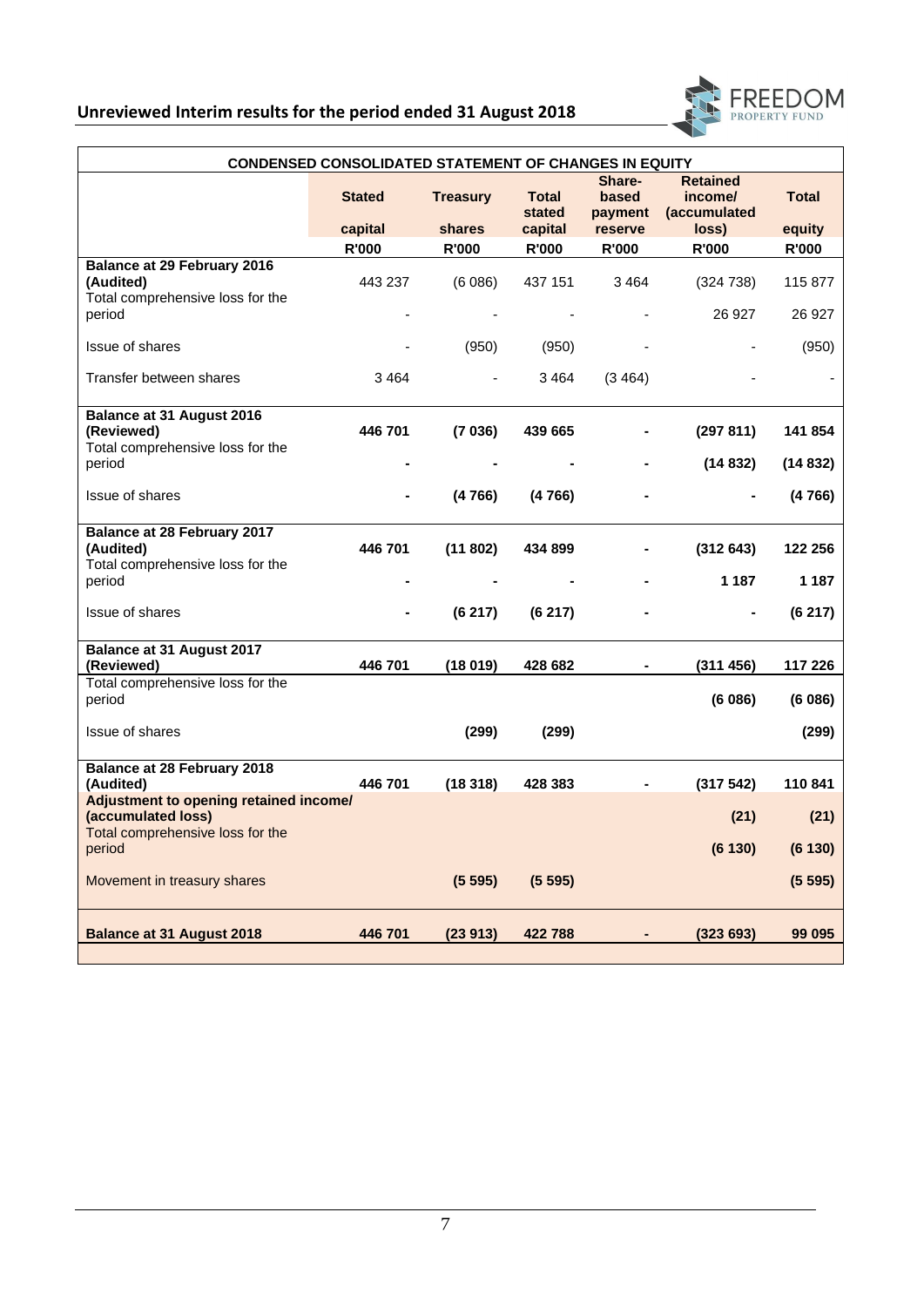

| <b>CONDENSED CONSOLIDATED STATEMENT OF CASH FLOWS</b><br>6 months<br>6 months                             |                                            |                                            |                                                |  |  |  |  |
|-----------------------------------------------------------------------------------------------------------|--------------------------------------------|--------------------------------------------|------------------------------------------------|--|--|--|--|
|                                                                                                           | ended<br>31 August<br>2018<br><b>R'000</b> | ended<br>31 August<br>2017<br><b>R'000</b> | Year ended 28<br>February 2018<br><b>R'000</b> |  |  |  |  |
| Cash flows from operating activities<br>Cash generated from operations                                    | 4 7 7 4                                    | 4 9 8 4                                    | 14 8 65                                        |  |  |  |  |
| Tax paid                                                                                                  |                                            |                                            |                                                |  |  |  |  |
| Net cash used in operating activities                                                                     | 4774                                       | 4 9 8 4                                    | 14 8 65                                        |  |  |  |  |
| Cash flows from investing activities                                                                      |                                            |                                            |                                                |  |  |  |  |
| Purchase of investment properties                                                                         |                                            | (266)                                      | (138)                                          |  |  |  |  |
| Proceeds on disposal of investment properties                                                             |                                            | 17 110                                     | 24 5 64                                        |  |  |  |  |
| Interest income                                                                                           |                                            |                                            |                                                |  |  |  |  |
| Purchase of plant and equipment                                                                           | 197                                        | 33                                         | 191                                            |  |  |  |  |
| Proceeds on disposal of plant and equipment                                                               |                                            | (73)                                       | (1795)                                         |  |  |  |  |
| Loans to group companies' payment received                                                                | (172)                                      | 309                                        | 1704                                           |  |  |  |  |
| Proceeds on disposal of financial assets                                                                  | (29)                                       |                                            |                                                |  |  |  |  |
| Proceeds on disposal of NCAHFS                                                                            | (11)                                       |                                            |                                                |  |  |  |  |
| Other financial assets advanced                                                                           | 470                                        |                                            |                                                |  |  |  |  |
| Net cash generated from / (used in) investing                                                             |                                            | (142)                                      | (142)                                          |  |  |  |  |
| activities                                                                                                | 455                                        | 16 971                                     | 24 384                                         |  |  |  |  |
| <b>Cash flows from financing activities</b><br>Proceeds from / (repayment of) other financial liabilities |                                            |                                            |                                                |  |  |  |  |
|                                                                                                           | (5331)                                     | (5068)                                     | (9696)                                         |  |  |  |  |
| Finance costs                                                                                             | (3198)                                     | (5430)                                     | (10 860)                                       |  |  |  |  |
| Proceeds from / (repayment of) shareholders' loans                                                        | (2603)                                     | (2694)                                     | (1300)                                         |  |  |  |  |
| Net cash (used in) /generated from financing<br>activities                                                | (11132)                                    | (13192)                                    | (21856)                                        |  |  |  |  |
| Total cash movement for the period                                                                        | (5903)                                     | 8763                                       | 17 393                                         |  |  |  |  |
| Cash and cash equivalents at beginning of the period                                                      |                                            | (8046)                                     |                                                |  |  |  |  |
| Cash and cash equivalents at end of the period                                                            | 9 3 4 7                                    |                                            | (8046)                                         |  |  |  |  |
|                                                                                                           | 3 4 4 4                                    | 717                                        | 9 3 4 7                                        |  |  |  |  |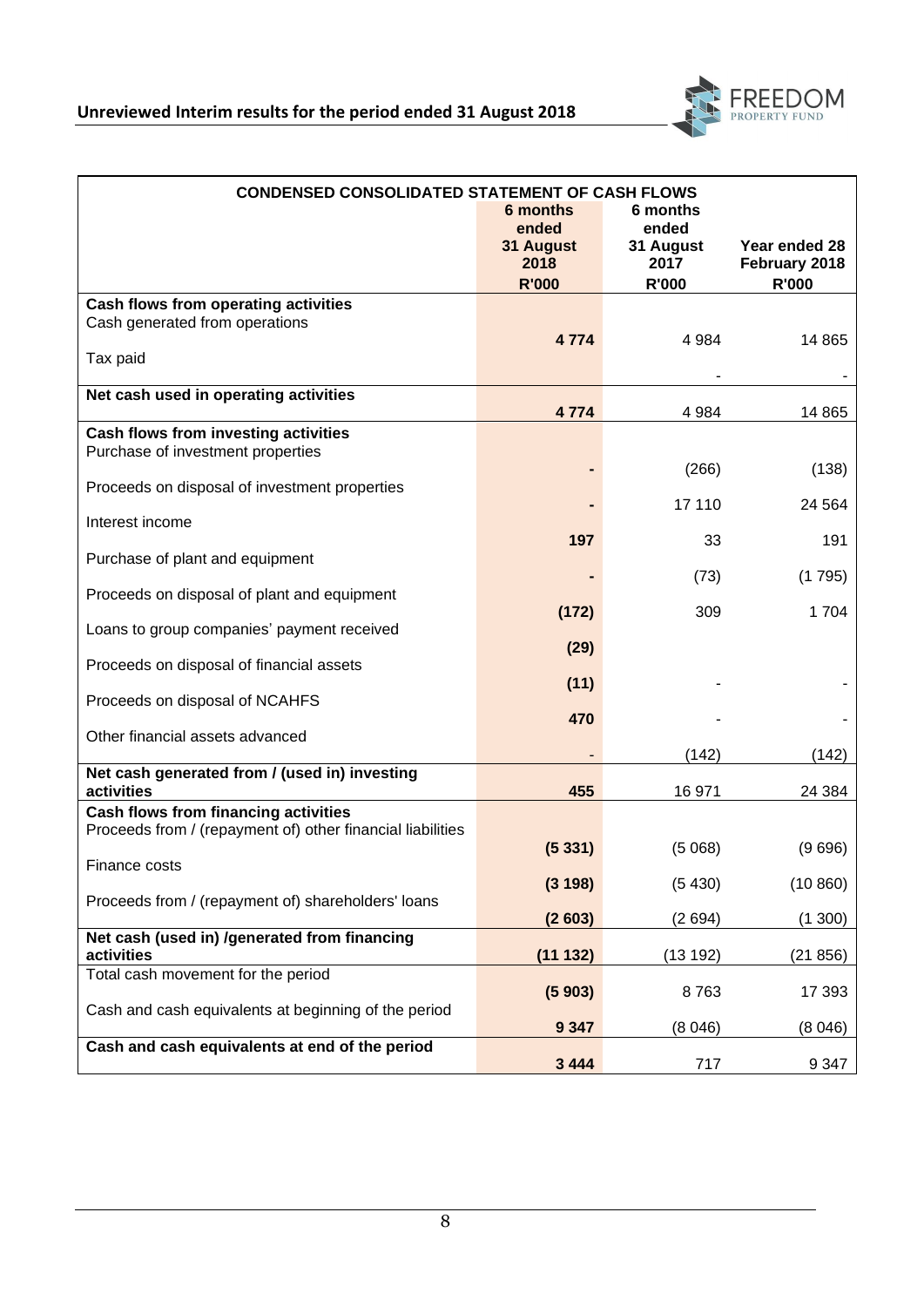

# 8) NOTES TO THE CONDENSED CONSOLIDATED INTERIM FINANCIAL STATEMENTS:

# *4.1 Earnings per share*

Basic loss per share is based on the loss below and a weighted average number of ordinary shares in issue of 1,002,402,078 (2017: 1,204,429,031). Diluted earnings (loss) per share is equal to earnings (loss) per share as there are no dilutive potential ordinary shares in issue. Basic headline earnings (loss) and diluted headline earnings (loss) are determined by adjusting basic earnings (loss) and diluted earnings (loss) by excluding separately identifiable remeasurement items. Basic headline earnings (loss) and diluted headline earnings (loss) are presented after tax.

| <b>RECONCILIATION OF HEADLINE EARNINGS</b>                                                                                                                |                                                        |                                                        |                                            |
|-----------------------------------------------------------------------------------------------------------------------------------------------------------|--------------------------------------------------------|--------------------------------------------------------|--------------------------------------------|
|                                                                                                                                                           | 6 months<br>ended<br>31 August<br>2018<br><b>R'000</b> | 6 months<br>ended<br>31 August<br>2017<br><b>R'000</b> | Year ended<br>28 February<br>2018<br>R'000 |
| Profit attributable to equity holders of the<br>parent<br>Adjusted for:                                                                                   | (6130)<br>483                                          | 1 1 8 7<br>(5849)                                      | (4899)<br>(11697)                          |
| Fair value (gain) / loss on investment<br>properties<br>Profit on sale of investment properties<br>Fair value loss on non-current assets held<br>for sale | 960                                                    | (10327)                                                | (16900)<br>1700<br>4 2 6 6                 |
| (Profit) / Loss on receipt of shares<br>Profit on sale of NCAHFS<br>Profit/Losses on sale of fixed assets<br>Total tax effects of adjustments             | (563)<br>120<br>(34)                                   | 710<br>1472<br>2 2 9 6                                 | (101)<br>(662)                             |
| Headline (loss) / earnings                                                                                                                                | (5647)                                                 | (4662)                                                 | (16596)                                    |
| Headline (loss) / earnings per share (cents)<br><b>Basic</b><br><b>Diluted</b>                                                                            | (0, 56)<br>(0, 56)                                     | (0, 37)<br>(0, 37)                                     | (1, 38)<br>(1, 38)                         |
| Number of shares ('000)<br>Weighted average (basic)<br>Weighted average (diluted)                                                                         | 1 002 402<br>1 002 402                                 | 1 204 429<br>1 204 429                                 | 1 204 429<br>1 204 429                     |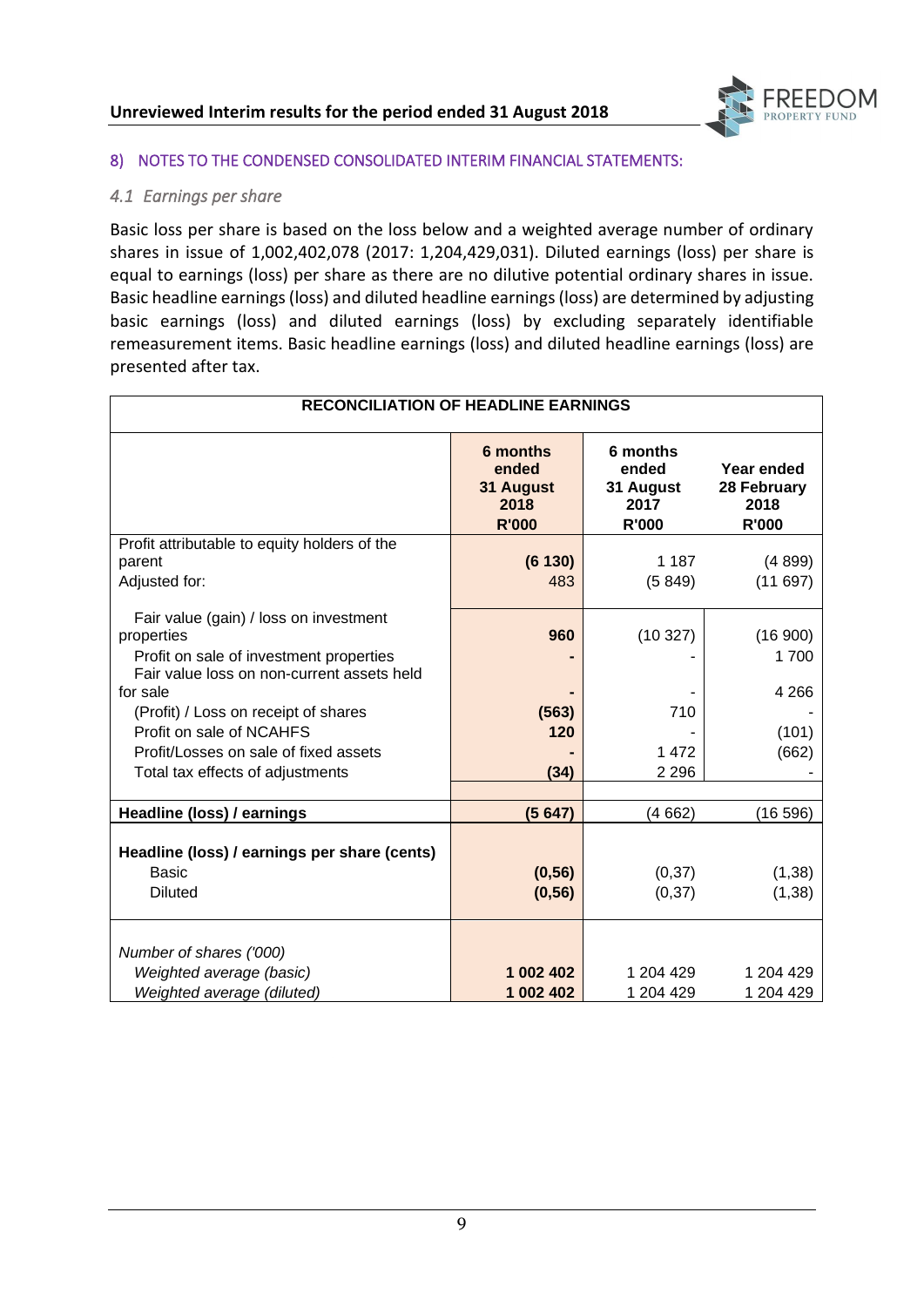

# *4.2 Going Concern*

The Group is currently technically solvent with a net asset position of R99.09 million (August 2017: R117.23 million). It is commercially not solvent, as the current liabilities of R47.27 million (August 2017: R55.15 million) exceed the current assets of R10.29 million (August 2017: R39.79 million) by R36.99 million (2018: R15.36 million).

A cash flow forecast for the next 12 months prepared by management has indicated that the Group will continue to have cash flow pressure. As previously reported, the operating cash flows, primarily from Steelpoort Industrial Park, is not enough to sustain the business going forward. The following is to be noted:

- all income-earning properties have been disposed of, except for Steelpoort Industrial Park whose rental recovery rate and vacancy levels are expected to be impacted by the COVID-19 Pandemic; and
- there is a general lack of interest by the market in the non-core assets (that the Group has decided to dispose of) and the related operating expenses on these properties. The sale of these properties is difficult in the current environment and may have to be sold at a significant discount.

# **Sale of properties to be concluded**

The Group continues to sell its non-core assets. This has become a greater priority for the Group as some of the costs associated with these properties will not be recovered. A key focus will be the following:

- the sale of the remaining houses and serviced stands in Zambesa Investments Proprietary Limited. The remaining 2 houses will be sold for less than current market value to ensure that cash is realised within the next 12 months; and
- the sale of the property known as Sweet Waters Industrial Park. As noted above, this property will be sold for less than fair market value to ensure that the Group receives cash and prevents further costs associated with this property. The property does hold development potential; however, the Group cannot execute on the development of this property based on its current financial position.

# **South African Housing Infrastructure Fund ("SAHIF"**)

As per various announcements released on the JSE's Stock Exchange News Service ("**SENS**"), SAHIF has issued an expression of interest to acquire the Group. Based on discussions with management, the SAHIF financial position would allow it to unlock unrealised value currently sitting in Freedom. If an agreement is reached with SAHIF, further going concern pressures would be alleviated.

A material uncertainty exists as to whether the Group will be able to meet its obligations for the next 12 months. The Group is dependent on the sale of these properties and the acquisition by SAHIF of all the issued shares in Freedom Property Fund Limited to continue as a going concern.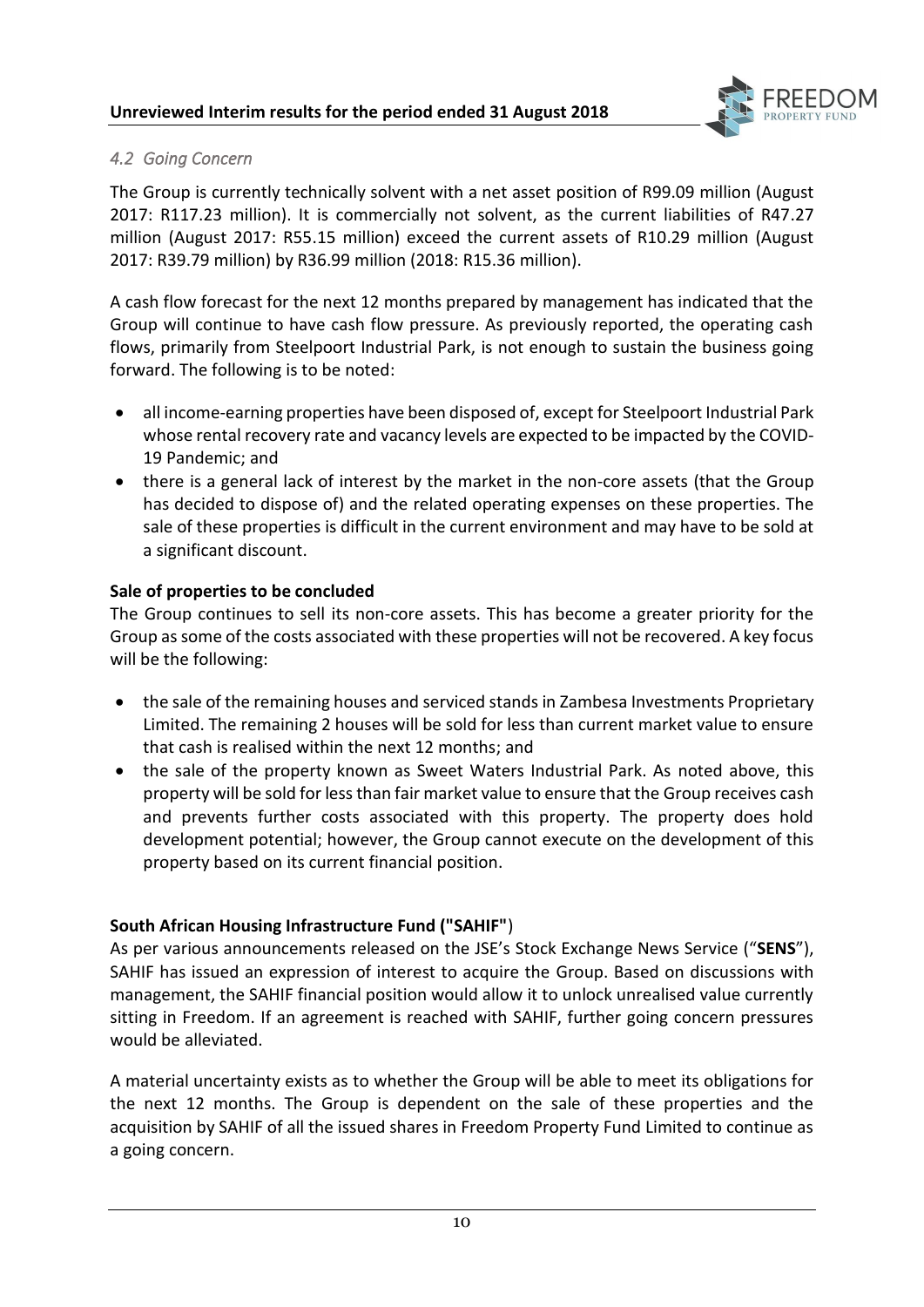

# *4.3 Litigation*

The Group is involved in various litigation processes relating to the irregularities identified in the annual financial statements. This constitutes both civil and criminal matters. Further interaction with the National Prosecuting Authority and the JSE has been ongoing.

# *4.4 Dividends*

No dividend was declared in respect of the Interim Period.

## *4.5 Related party transactions*

In terms of the sale of Ligitprops 184 Proprietary Limited, the Group received 47,426,956 shares from Gerhard Erasmus on behalf of Nuweveld Boerdery Proprietary Limited and LLM Developments Proprietary Limited.

## *4.6 Investment property*

| <b>Investment properties</b>              | Value       |
|-------------------------------------------|-------------|
| Hazel Hues Trading 8 Proprietary Limited  | 4 400 000   |
| Lazy Haze Stone Props Proprietary Limited | 9 000 000   |
| Zambesa Investments Proprietary Limited   | 15 921 900  |
| <b>Tubatse Estate Proprietary Limited</b> | 15 981 675  |
| Kadoma Investments Proprietary Limited    | 223 843 518 |
| Total                                     | 269 147 093 |

The value of Investment Property has been determined as follows:

# *4.7 Changes to the Board*

S Naude was appointed as an independent non-executive director on 24 July 2020.

#### *4.8 Subsequent events*

There have been no material events subsequent to 31 August 2018 to report outside of those contained in the SENS announcements that have been issued.

#### *4.9 Non-current assets held for sale*

The current list of properties is:

| Non-current asset classified as held for sale | Value     |
|-----------------------------------------------|-----------|
| Ivory Sun Trading 115 Proprietary Limited     | 5 310 000 |
| <b>Proziguard Proprietary Limited</b>         | 1 530 000 |
| Total                                         | 6840000   |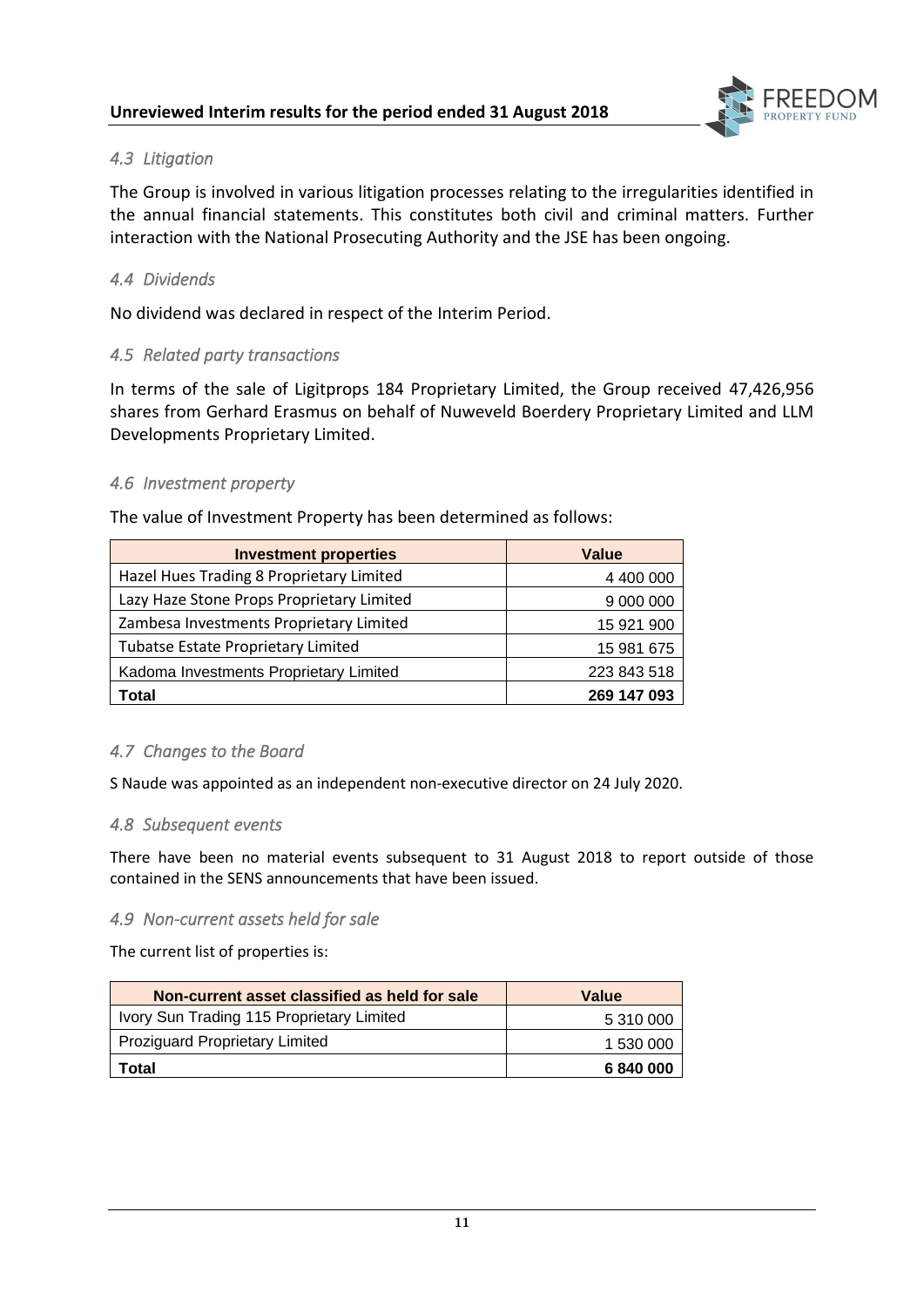

# *4.10 Fair value hierarchy*

The Board at the time decided to retain the property values as at 28 February 2018. The majority of properties are not located in prime areas and therefore growth rates are minimal. Only additional costs actually incurred on various developments would be added to the fair values previously determined.

#### **Movement between levels**

There have been no movements between Levels 1, 2 or 3 for the Interim Period.

## **Valuation techniques used to determine level 2 fair values**

As previously determined, Level 2 fair values of the Group's properties have been derived using the comparable sales method. The location, zoning, size, exposure, development density and coverage are some of the crucial variables that were considered to make a fair comparison.

# **Information about valuation techniques and inputs used to determine level 3 fair values Investment properties and non-current assets classified as held for sale**

The most significant unobservable inputs to the valuation of investment properties are as follows:

capitalisation rate.

Below illustrates the sensitivity of the fair value to changes in these rates:

#### **Capitalisation rate**

The range of capitalisation rates applied to the Group's portfolio are between 10.00% (2017: 10.00%) and 10.50% (2017:11.00%), with the weighted average being 10.49% (2017: 10.51%). Changes in capitalisation rates attributable to changes in market conditions can have a significant impact on property valuations.

A 0.25% increase in capitalisation rates will decrease the fair value of the investment properties by R5,375,096 (2017: R5,191,453).

A 0.25% decrease in capitalisation rates will increase the fair value of the investment properties by R5,375,096 (2017: R5,191,453).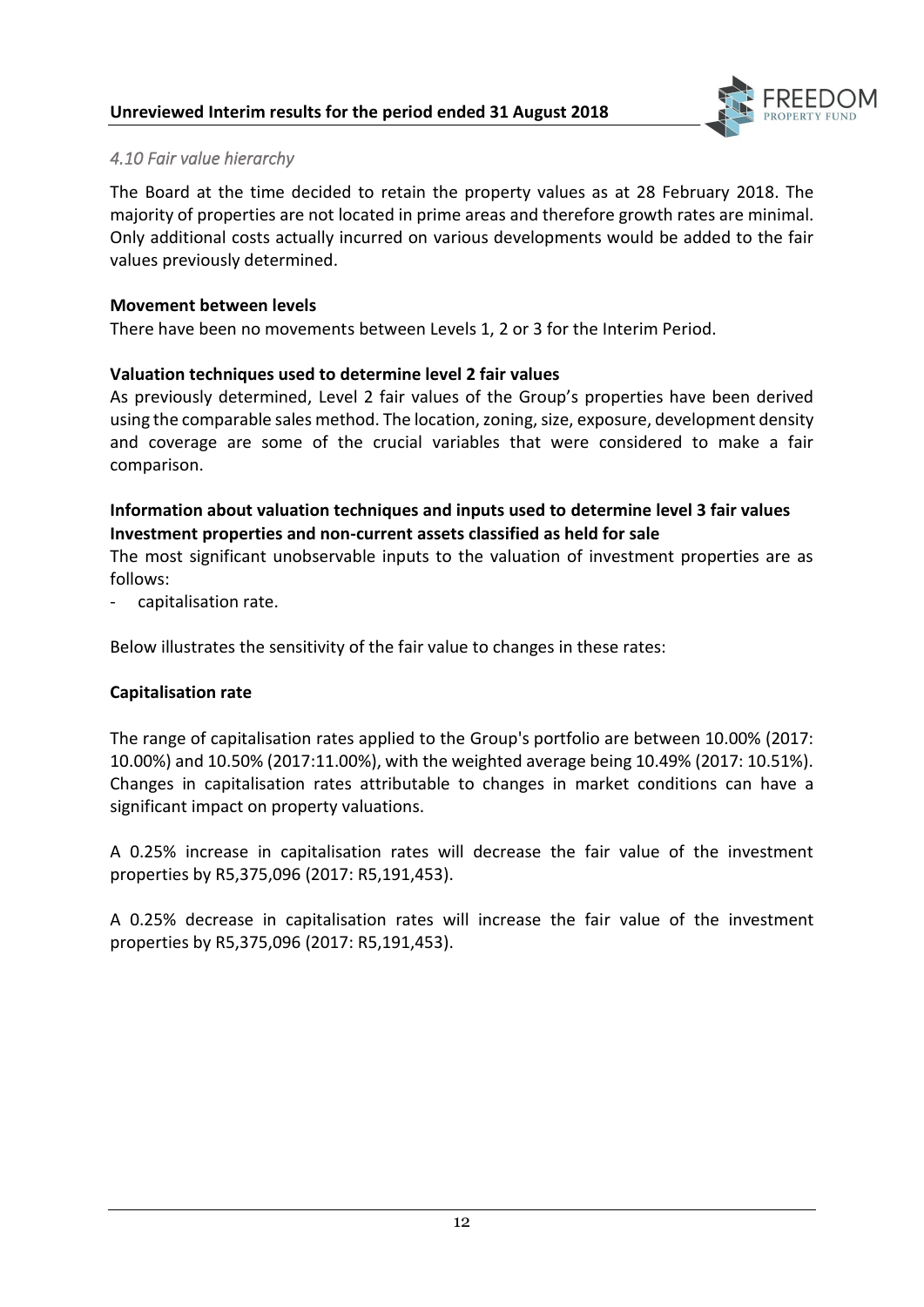

A summary of the levels is as follows:

| <b>Investment properties</b>                  | Level 2    | Level <sub>3</sub> |
|-----------------------------------------------|------------|--------------------|
| Kadoma Investments Proprietary Limited        |            | 223 843 518        |
| Hazel Hues Trading 8 Proprietary Limited      | 1 100 000  | 3 300 000          |
| Lazy Haze Stone Props Proprietary Limited     | 9 000 000  |                    |
| <b>Tubatse Estate Proprietary Limited</b>     | 15 981 675 |                    |
| Zambesa Investments Proprietary Limited       | 15 921 900 |                    |
|                                               | 42 003 575 | 227 143 518        |
|                                               |            |                    |
| Non-current asset classified as held for sale | Level 2    | Level 3            |
| Ivory Sun Trading 115 Proprietary Limited     |            | 5 310 000          |
| Proziguard Proprietary Limited                |            | 1 530 000          |
|                                               |            | 6840000            |

# *4.11 Reportable Irregularities*

The Company has not prepared, in terms of section 30(1) of the Act, within the relevant timeframe, the annual results for the years ended 28 February 2019, interim results for the period ended 31 August 2019, nor provided any notices of annual general meetings to its shareholders.

The Company is not aware of any other reportable irregularity.

# *4.12 Segment report*

The Group has two reportable segments, as described below. The segments offer different types of revenue income and are managed separately to enable the Group to adequately monitor the various risk profiles. For each of these segments, the Group's CEO reviews internal management reports on a monthly basis. The following summary describes each of the Group's reportable segments:

- Property rental income
- Development property sales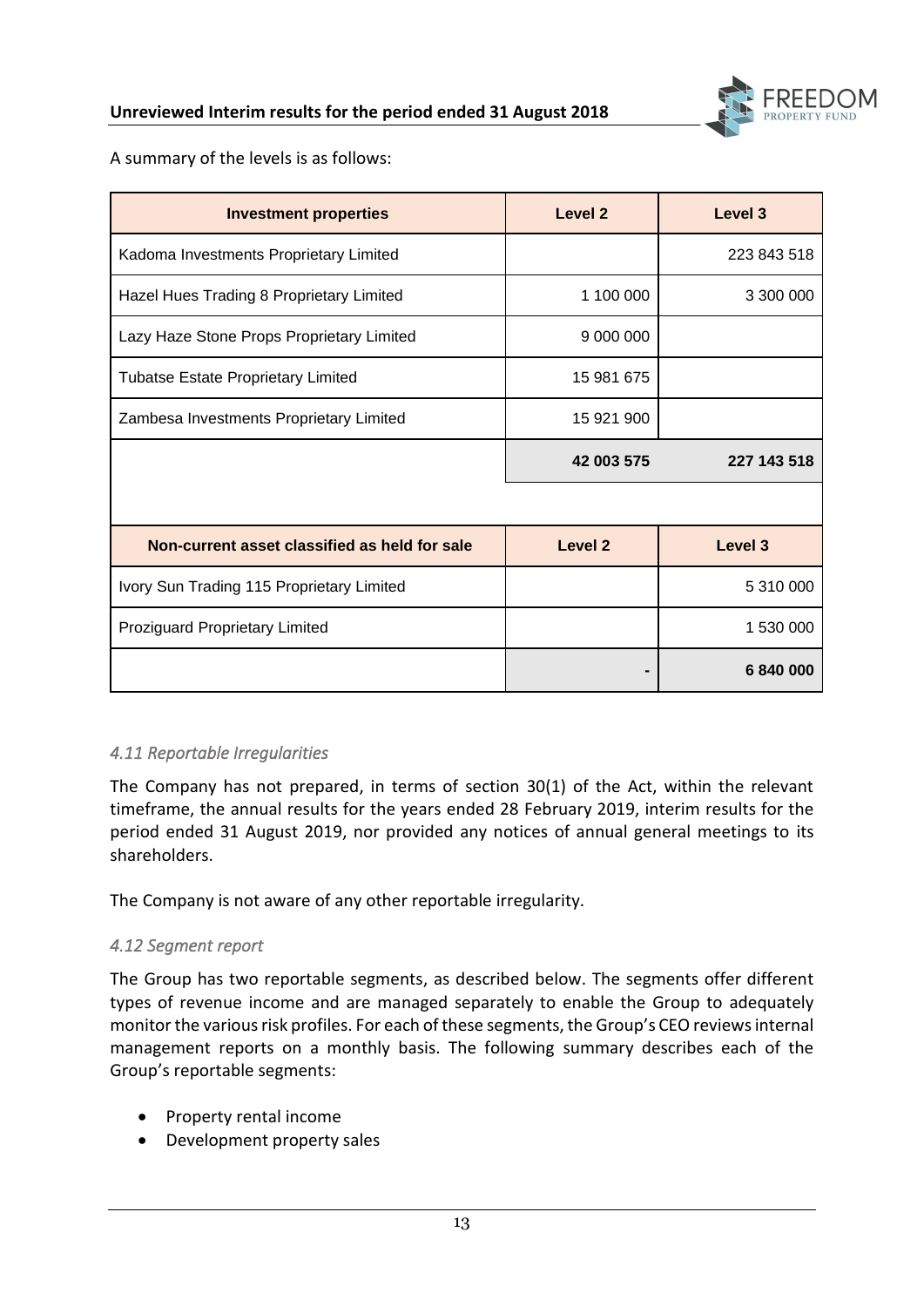

Other operations include the Group's administrative and finance costs. None of these segments meet any of the quantitative thresholds for determining reportable segments in the current period.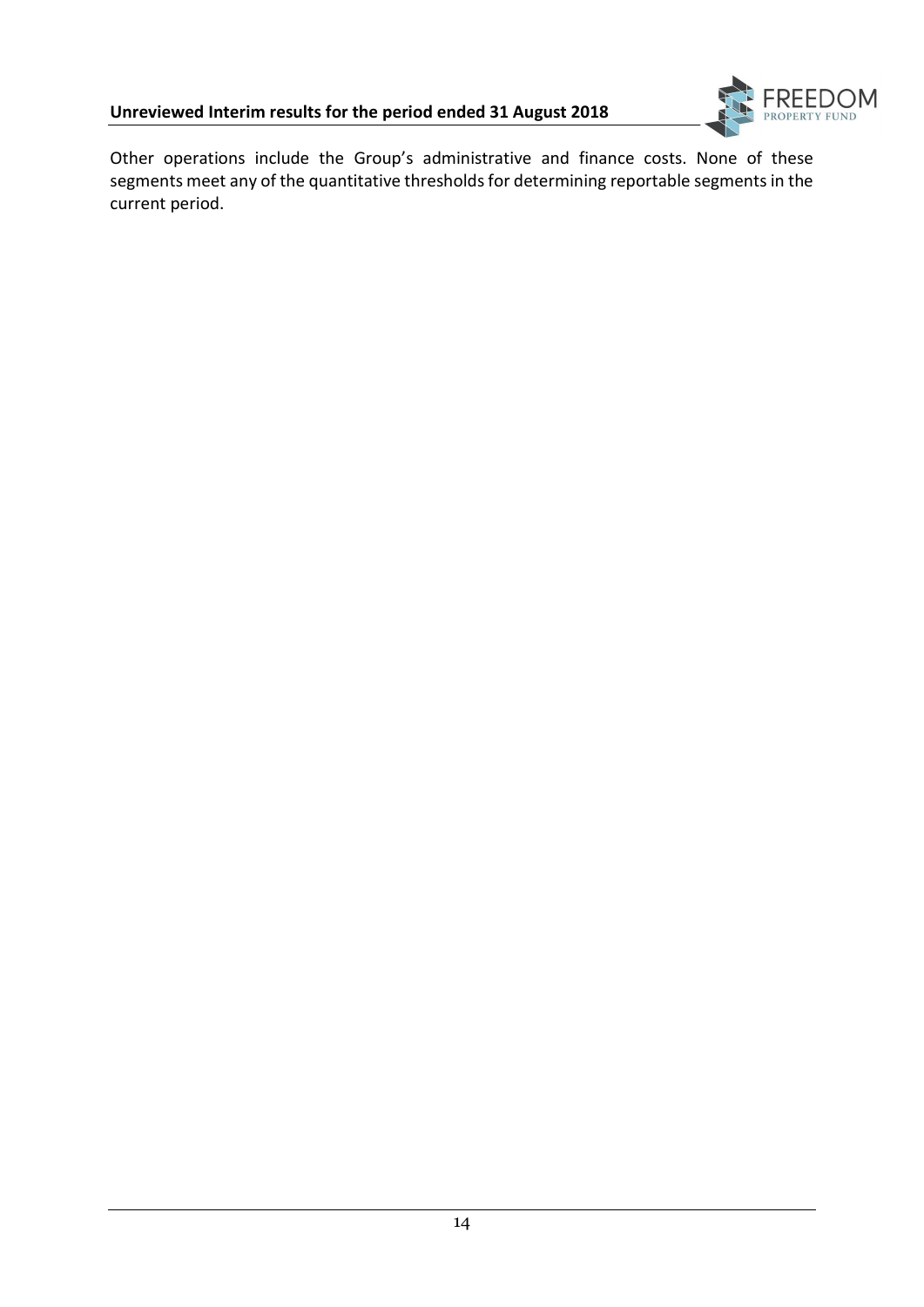

| <b>CONDENSED CONSOLIDATED SEGMENTAL REPORT</b>   |                    |                      |                     |                                       |                           |                                                               |                             |                                     |                                                                   |                                                                                     |                 |
|--------------------------------------------------|--------------------|----------------------|---------------------|---------------------------------------|---------------------------|---------------------------------------------------------------|-----------------------------|-------------------------------------|-------------------------------------------------------------------|-------------------------------------------------------------------------------------|-----------------|
|                                                  |                    |                      |                     | <b>Gross profit</b>                   |                           |                                                               |                             | <b>Separately disclosable items</b> |                                                                   |                                                                                     |                 |
|                                                  | <b>Reven</b><br>ue | <b>Cost of sales</b> | <b>Gross profit</b> | Profit / (loss)<br>before<br>taxation | <b>Commission</b><br>paid | <b>Profit on</b><br>disposal<br><b>of</b><br>subsidia<br>ries | <b>Investment</b><br>income | <b>Finance</b><br>costs             | <b>Fair value</b><br>gain / (loss)<br>on investment<br>properties | <b>Fair value</b><br>gain / (loss)<br>on non-<br>current<br>assets held<br>for sale | <b>Taxation</b> |
|                                                  | R'000              | <b>R'000</b>         | <b>R'000</b>        | R'000                                 | <b>R'000</b>              | R'000                                                         | <b>R'000</b>                | R'000                               | R'000                                                             | <b>R'000</b>                                                                        | <b>R'000</b>    |
| 6 months ended 31<br>August 2018<br>(Unreviewed) |                    |                      |                     |                                       |                           |                                                               |                             |                                     |                                                                   |                                                                                     |                 |
| Rental income                                    | 11 7 21            |                      | 11721               | 1669                                  |                           |                                                               | 124                         | (3 280)                             | (120)                                                             |                                                                                     | (679)           |
| Property sales                                   | 4 1 7 3            | (3006)               | 1 1 6 7             | 582                                   |                           |                                                               | $\blacksquare$              | (9)                                 |                                                                   |                                                                                     | (165)           |
| All other segments                               | 48                 |                      | 48                  | 7623                                  |                           |                                                               | 179                         | (2324)                              |                                                                   |                                                                                     | 86              |
| <b>Total</b>                                     | 15 942             | (3006)               | 12 936              | 9874                                  | $\overline{\phantom{a}}$  |                                                               | 303                         | (5613)                              | (120)                                                             | $\sim$                                                                              | (758)           |
| 6 months ended 31<br>August 2017<br>(Reviewed)   |                    |                      |                     |                                       |                           |                                                               |                             |                                     |                                                                   |                                                                                     |                 |
| Rental income                                    | 10 890             |                      | 10 890              | 14 29 3                               |                           |                                                               | 15                          | (3817)                              | 10 3 27                                                           |                                                                                     | (3535)          |
| Property sales                                   | 1511               | (625)                | 886                 | (58)                                  | (208)                     |                                                               | $\blacksquare$              | (9)                                 |                                                                   | $\overline{\phantom{a}}$                                                            | (13)            |
| All other segments                               | 118                |                      | 118                 | (11027)                               | (800)                     |                                                               | 18                          | (2750)                              |                                                                   |                                                                                     | 1527            |
| <b>Total</b>                                     | 12 519             | (625)                | 11 894              | 3 2 0 8                               | (1008)                    |                                                               | 33                          | (6576)                              | 10 327                                                            |                                                                                     | (2021)          |
| Year ended 28<br>February 2018<br>(Audited)      |                    |                      |                     |                                       |                           |                                                               |                             |                                     |                                                                   |                                                                                     |                 |
| Rental income                                    | 20 849             | $\blacksquare$       | 20 849              | 31 629                                | (27)                      |                                                               | 165                         | (7844)                              | 23 4 72                                                           | (200)                                                                               | (6557)          |
| Property sales                                   | 5 2 2 1            | (3349)               | 1872                | (1857)                                | (514)                     |                                                               | $\blacksquare$              | (18)                                |                                                                   |                                                                                     | 409             |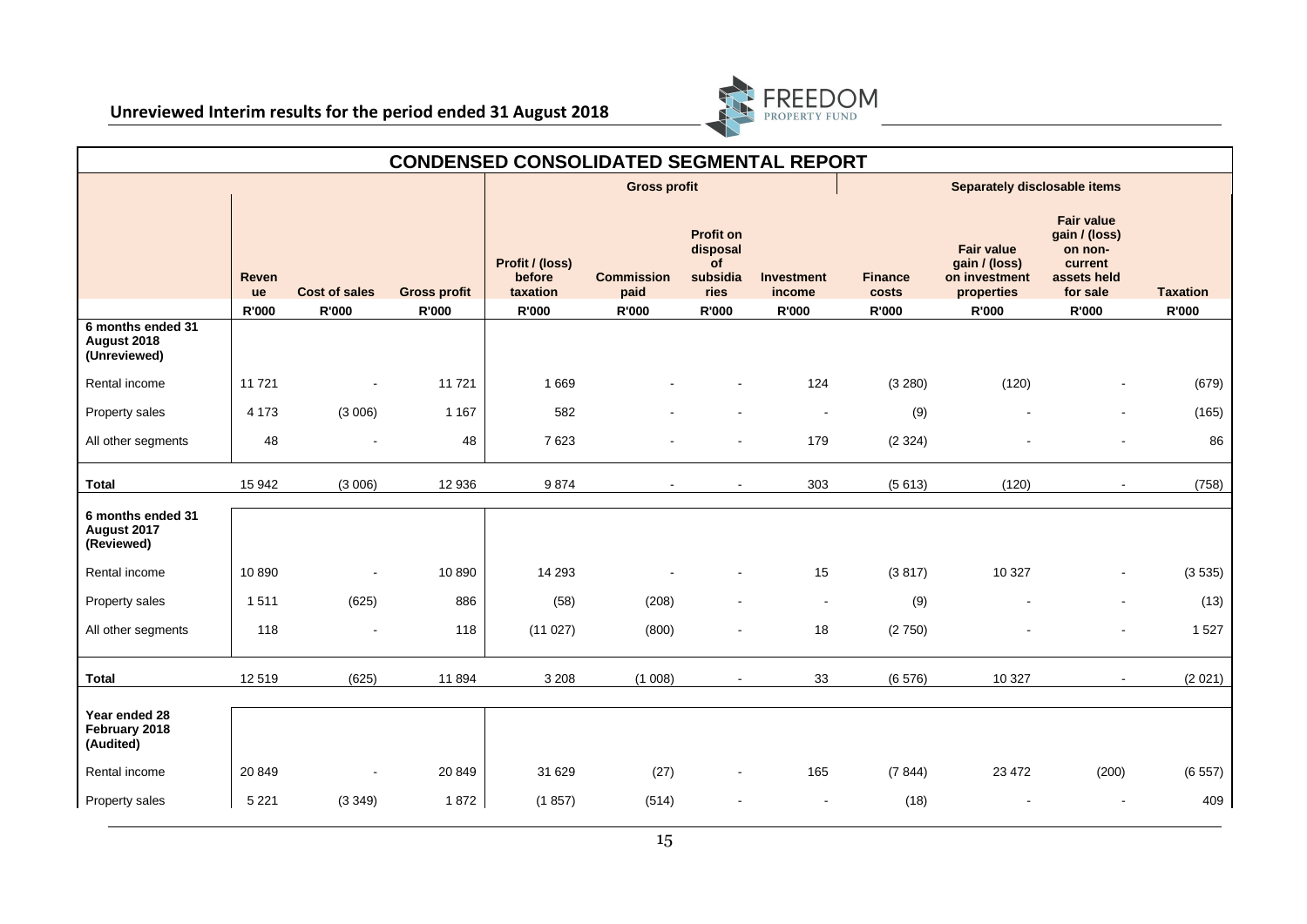| Unreviewed Interim results for the period ended 31 August 2018 |        |        |         |         |        |                          | <b>FREEDOM</b><br>PROPERTY FUND |         |        |        |        |
|----------------------------------------------------------------|--------|--------|---------|---------|--------|--------------------------|---------------------------------|---------|--------|--------|--------|
| All other segments                                             | 307    |        | 307     | (29948) | (941)  | $\overline{\phantom{a}}$ | 26                              | (5694)  |        | (5725) | 1425   |
| Total                                                          | 26 377 | (3349) | 23 0 28 | (176)   | (1482) |                          | 191                             | (13556) | 23 472 | (5925) | (4723) |

|                             |                                                  | <b>SEGMENT ASSETS AND LIABILITIES</b> |                                                                   |                    |                     |                                    |
|-----------------------------|--------------------------------------------------|---------------------------------------|-------------------------------------------------------------------|--------------------|---------------------|------------------------------------|
|                             | <b>Investment</b><br>properties at<br>fair value | <b>Operating</b><br>lease asset       | <b>Investment</b><br>properties<br>classified as<br>held for sale | <b>Inventories</b> | <b>Total assets</b> | <b>Total</b><br><b>liabilities</b> |
|                             | R'000                                            | <b>R'000</b>                          | <b>R'000</b>                                                      | <b>R'000</b>       | R'000               | <b>R'000</b>                       |
| 31 August 2018 (Unreviewed) |                                                  |                                       |                                                                   |                    |                     |                                    |
| Rental income               | 223 844                                          | 5 4 5 7                               | 5 3 1 0                                                           |                    | 251 946             | 122 358                            |
| Property sales              |                                                  | $\blacksquare$                        |                                                                   | 191                | 4 3 7 9             | 12 5 8 5                           |
| All other segments          | 45 304                                           | $\blacksquare$                        | 1 5 3 0                                                           |                    | 37 566              | 59 855                             |
| <b>Total</b>                | 269 148                                          | 5 4 5 7                               | 6840                                                              | 191                | 293 891             | 194798                             |
| 31 August 2017 (Reviewed)   |                                                  |                                       |                                                                   |                    |                     |                                    |
| Rental income               | 209 858                                          | 6 500                                 | 6 100                                                             |                    | 217 250             | 120 537                            |
| Property sales              | 156                                              |                                       |                                                                   | 5921               | 9492                | 8 3 8 3                            |
| All other segments          |                                                  | $\blacksquare$                        | 54 840                                                            |                    | 91 355              | 71 951                             |
| <b>Total</b>                | 210 014                                          | 6 500                                 | 60 940                                                            | 5921               | 318 097             | 200 871                            |
| 28 February 2018 (Audited)  |                                                  |                                       |                                                                   |                    |                     |                                    |
| Rental income               | 222 883                                          | 6417                                  | 5 9 0 0                                                           |                    | 248 263             | 122783                             |
| Property sales              |                                                  | $\blacksquare$                        |                                                                   | 3 1 9 7            | 6 2 8 4             | 8 0 3 7                            |
| All other segments          | 45 304                                           | $\blacksquare$                        | 1 5 3 0                                                           |                    | 58 336              | 71 222                             |
| Total                       | 268 187                                          | 6417                                  | 7 4 3 0                                                           | 3 1 9 7            | 312 883             | 202 042                            |